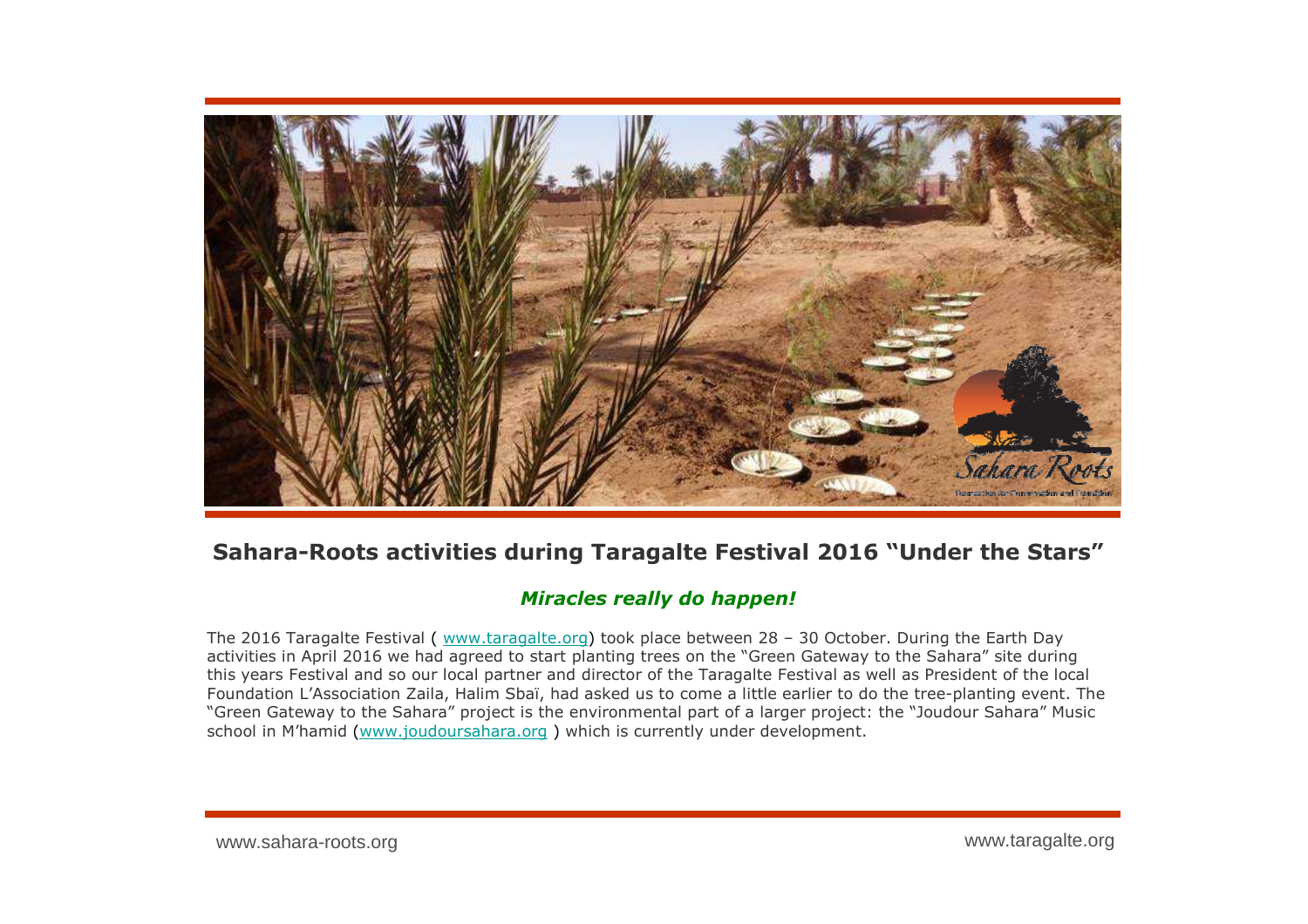## **Joudour Sahara: an eco music school in M'hamid Al Ghizlane**

"Joudour Sahara" will focus on empowering youth with music and arts education programming in a safe and welcoming space. In addition to classroom instruction, the school will offer a visiting artist exchange, indoor and outdoor performance spaces for local and travelling acts, an on-site workshop for musical instrument creation and repair, and accommodations to tourists who are interested in supporting the school while on holiday. The project is music-centric but has a heavy environmental awareness and conservation component, because it is a measure of the synthesis and creation awareness about the environment learning institution, and creating awareness about the environment issues is also very important.

## **Partners involved:**

 **Local NGO Zaila:** has been pioneering environmental and cultural projects since 2005 and created the Taragalte Festival in 2009. Through music, art, workshops, exhibitions, and conferences the festivalpromotes and provides a platform for the sustainable development of the region (www.taragalte.org) the region. (<u>www.taragalte.org</u> )

**Aziza Chaouni Projects:** Aziza's Ghaouni's expertise in the integration of architecture, landscape and green technologies in arid climates. She will be responsible for the construction and layout of the school site and structures. (<u>www.azizachaouniprojects.com</u>)

**Playing for Change Foundation:** mission is to create positive change through music and arts education. (www.playingforchange.org )<br>T Their guiding principles are:

a. using music to transform lives and communities;

b. connecting people and communities (locally and globally);

 c. economic empowerment (use of local materials and labour, teachers, earned income through instrument creation, performances, administration of the school); d. local leadership.

**Sahara-Roots Foundation** will be responsible for planting trees on the premises of the school and helping to educate about the fragile desert environment**"**

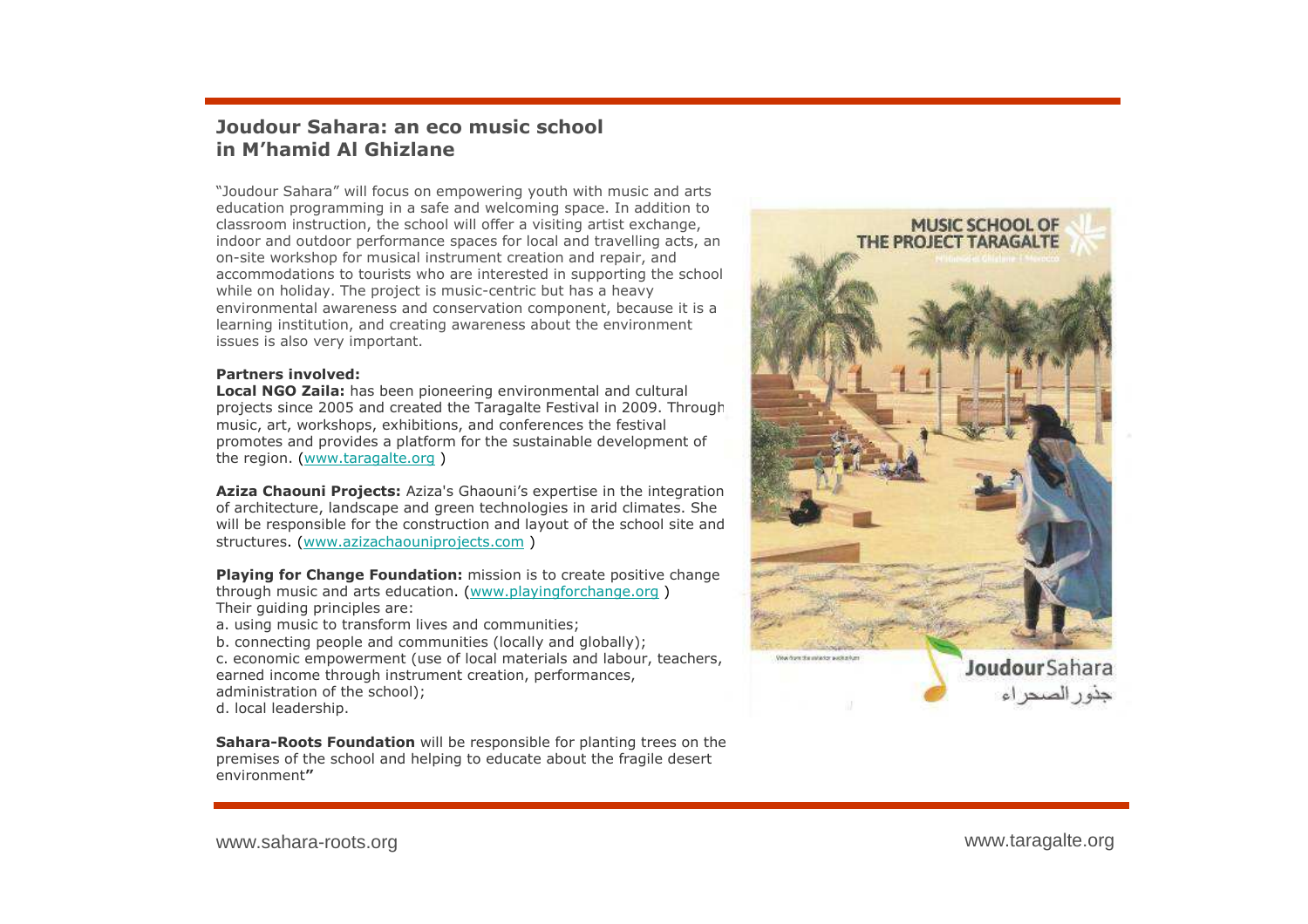

*(Anouk, Ilham, Wanda, Roos, Aziza, Petra)*

This time the Sahara-Roots team consisted of Ilham Bakal (Translator), Anouk Schaedtler (photographer), Roos Beute (Permaculture expert), Petra Kibbe (volunteer) and myself and we were pleasantly surprised by the unexpected rainfall, which definitely was long overdue, on our arrival in Ouarzazate, Morocco.

Our luggage, which consisted of 40 Groasis Waterboxx's (https://www.groasis.com/en) as well as our personal suitcases, was piled in and on top of the car and we hoped that there would be enough room still left for the small trees we were planning on to buy the next day. Roos had made a list of trees that we would be needing to help rejuvenate the soil of the piece of land that we would be working on. As we drove to M'hamid, we stopped at the Ministry of Eaux et Forêrt, Zagora where we met Mr. Mohamed Baddouzi. After we explained our project to him we<br>were pleased to receive baby acacias and tamarisk trees to plant during our activities! Our 4WD became a small were pleased to receive baby acacias and tamarisk trees to plant during our activities! Our 4WD became a small forest as we loaded the car with our precious cargo, luckily Sharif (our driver and friend, of Cherg Expeditions, was used to the oasis life and cars packed to the brim!!

On arrival in M'hamid El Ghizlane we noticed a "Catch 22" feeling being generated by Halim & Ibrahim Sbaï, the organizers of the festival. After 3 days of heavy sandstorms followed by three days of rain in the Sahara, they were behind schedule with the preparations of the festival: very happy with the rain but very unhappy with the sand! So much still needed to be done and only three days left before the grand opening of the Taragalte Festival in the afternoon of the 28th.

www.sahara-roots.org

www.taragalte.org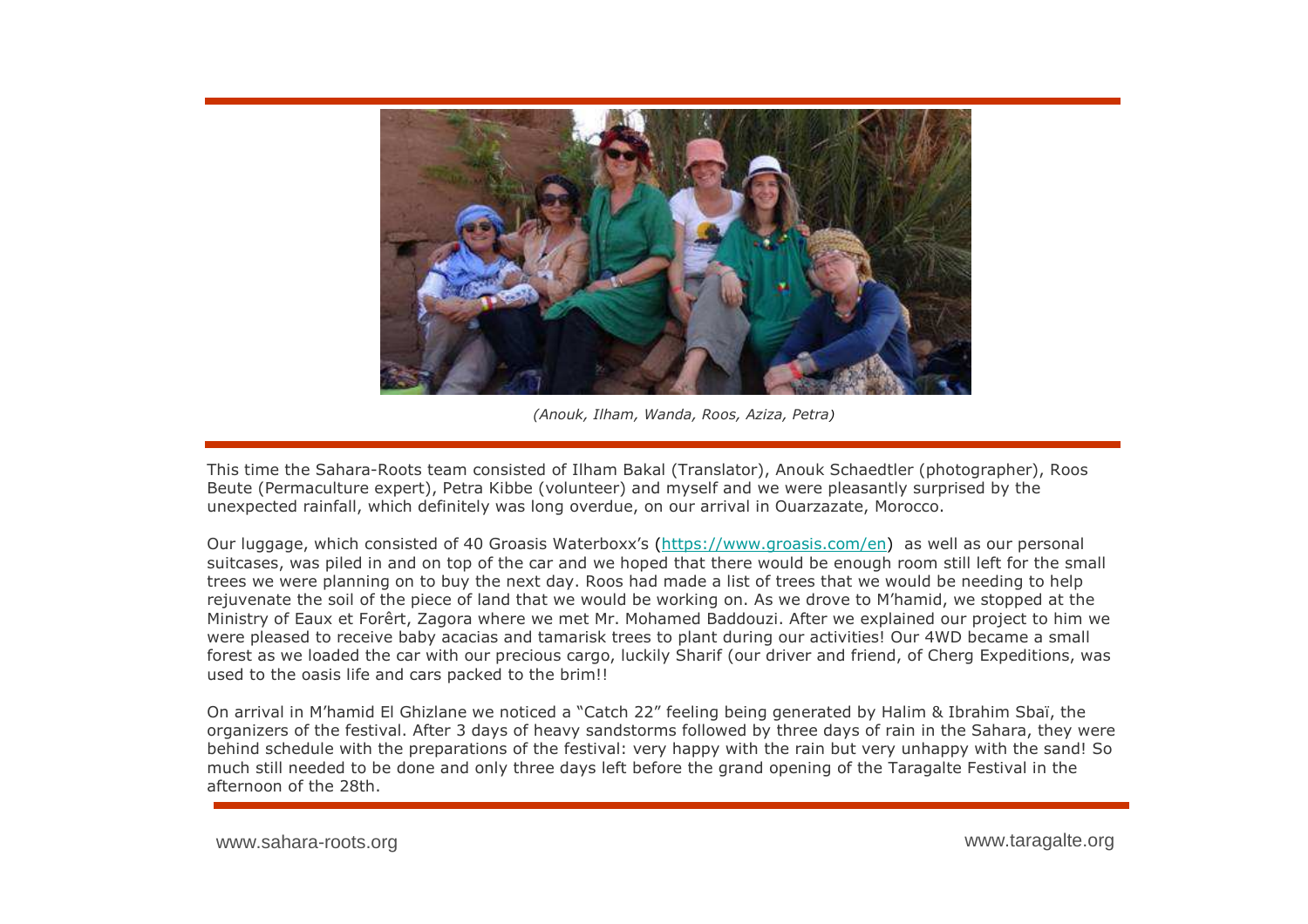

As we entered the site that we would be working on, we discovered that nothing had been prepared here as well. No wadi's/trenches had been dug, no water-tank present on the site and not much time left to start on these preparations. What now? After discussing the situation with Halim we decided to start the job our selves so the next day after a 20 min walk through the desert to the site we bumped into our tree-caretaker Habib, one of the local farmers living in the village Zaouia, next to the piece of land.

During the April 2016 Earth Day activities, we had promised the local farmers of this village that we would return in October to start this new project using the traditional methods known to them together with Permaculture techniques as well as with new innovations such as the Groasis Waterboxx. We had been<br>experimenting with this last invention for the last 5 years and by combining all these we hone to develop a experimenting with this last invention for the last 5 years and by combining all these we hope to develop a way to combat the desertification of the oasis villages. Thus we want to create a `pilot project" from which<br>others can learn and also implement others can learn and also implement.

We were also joined by Thomas Duncan, an ex Peace Corps volunteer now working for the Joudour Sahara Project and with a team of 5 women and 2 men we started discussing, measuring and strategizing where the 3 wadi's/trenches (20 meters x 3 metres and 60cm deep) would be placed while keeping in mind the architectural plans made by Aziza Chaouni and her team from.

Habib, our local tree-caretaker, agreed to help find four other local farmers to help us with the digging.

What a sight it was to return in the afternoon to find that Habib had done such a great job in measuring out the 3x wadi's and to find him working together with the women of his family digging the first trench and wheel barrowing the sand!! By the end of the afternoon, the 1st trench was finished. In Holland we work with tractors and modern equipment to dig trenches of this size but here everything is done by hand. With sheer willpower, girl-power and 3 men we succeeded. It gave us great hope that we would actually have the trenches finished on time for the planting.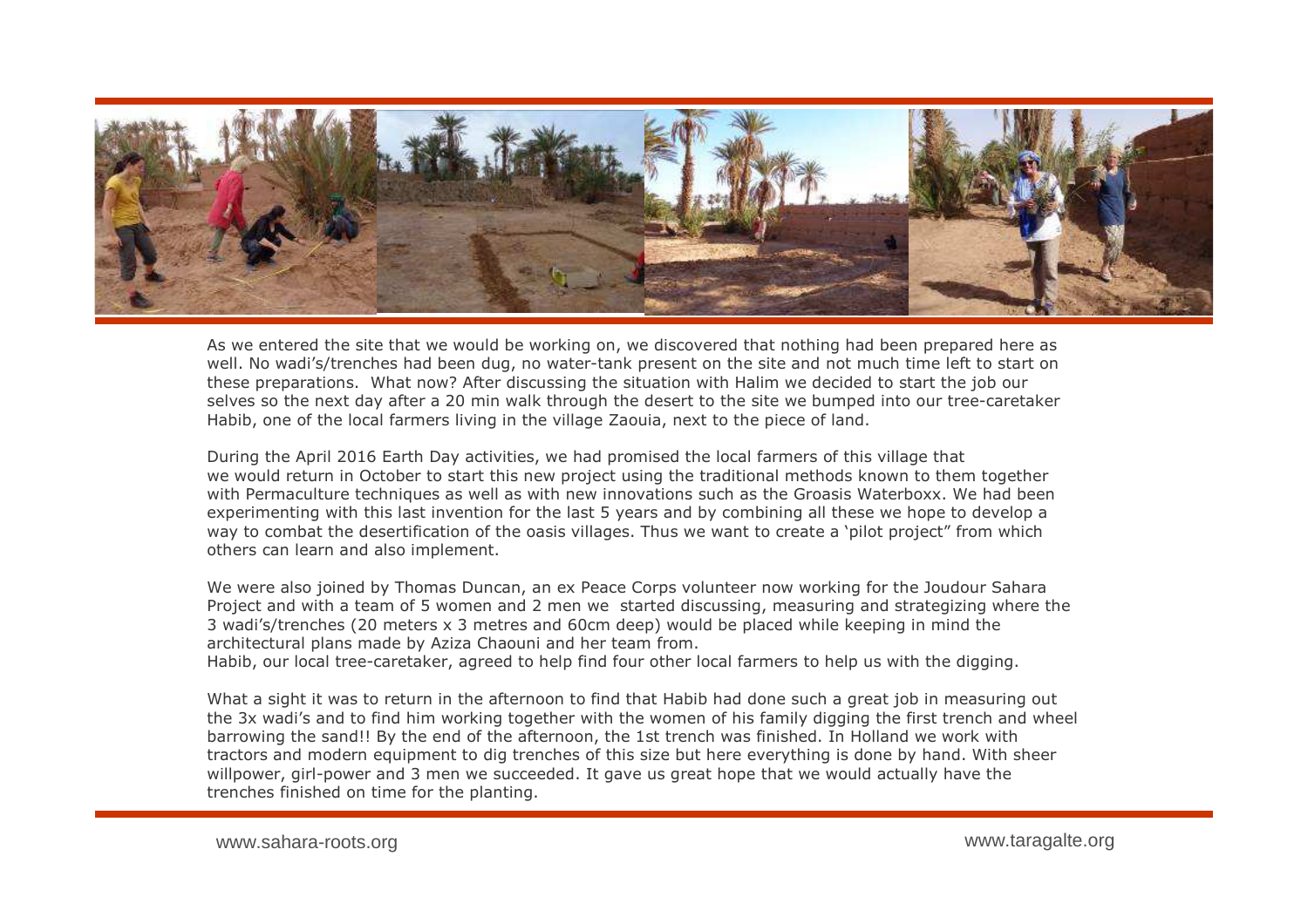

Artists and visitors for the festival where now starting to arrive, the stage was being set up and everyone was on edge, working incredible hours to make sure that all would be ready for opening day, a real challenge realizing that we were in the desert, no roads, no permanent electricity, no running water, no buildings except for the small bivouac Le Petit Prince.

The new Joudour Sahara Music School project was also going to be presented so we were happy to see that two partners of the this project: Aziza Chaouni of Azizia Choauni Projects and Stacie Freaiser of the Playing for Change Foundation, had also arrived.

On the grand opening day many of the local traditional groups where lined up to welcome all of the officials who where joining us for the festival. As we stood in line to welcome the local officials from the different ministries such as Water and Environment, as well as the Governor of the region we were also honoured to welcome the US Ambassador Mr. Dwight L. Bush Sr, and his wife. And what a great surprise it was when in his<br>speech, he mentioned that the Joudour Sabara Project would be receiving the US Ambassadors Grant 2016 speech, he mentioned that the Joudour Sahara Project would be receiving the US Ambassadors Grant 2016, what a great achievement!

(https://eca.state.gov/cultural-heritage-center/ambassadors-fund-cultural-preservation)

Many of the musicians from Morocco, Mali, Mauritania, Algeria, France and the Netherlands had now also arrived and during the evening we witnessed the first performances on stage. Our days where spent working on the site and our nights were spent listening to the wonderful music of so many artists that had joined the festival including: Tinariwen, Oum, Aziz Sahmaoui, Khaira Ariby, Imarhan N'Tinezraf, Mariam Koné*,* Draa Tribes, Goupe Hassani, Génération Taragalte and many other local and international artists. *It was magical!!*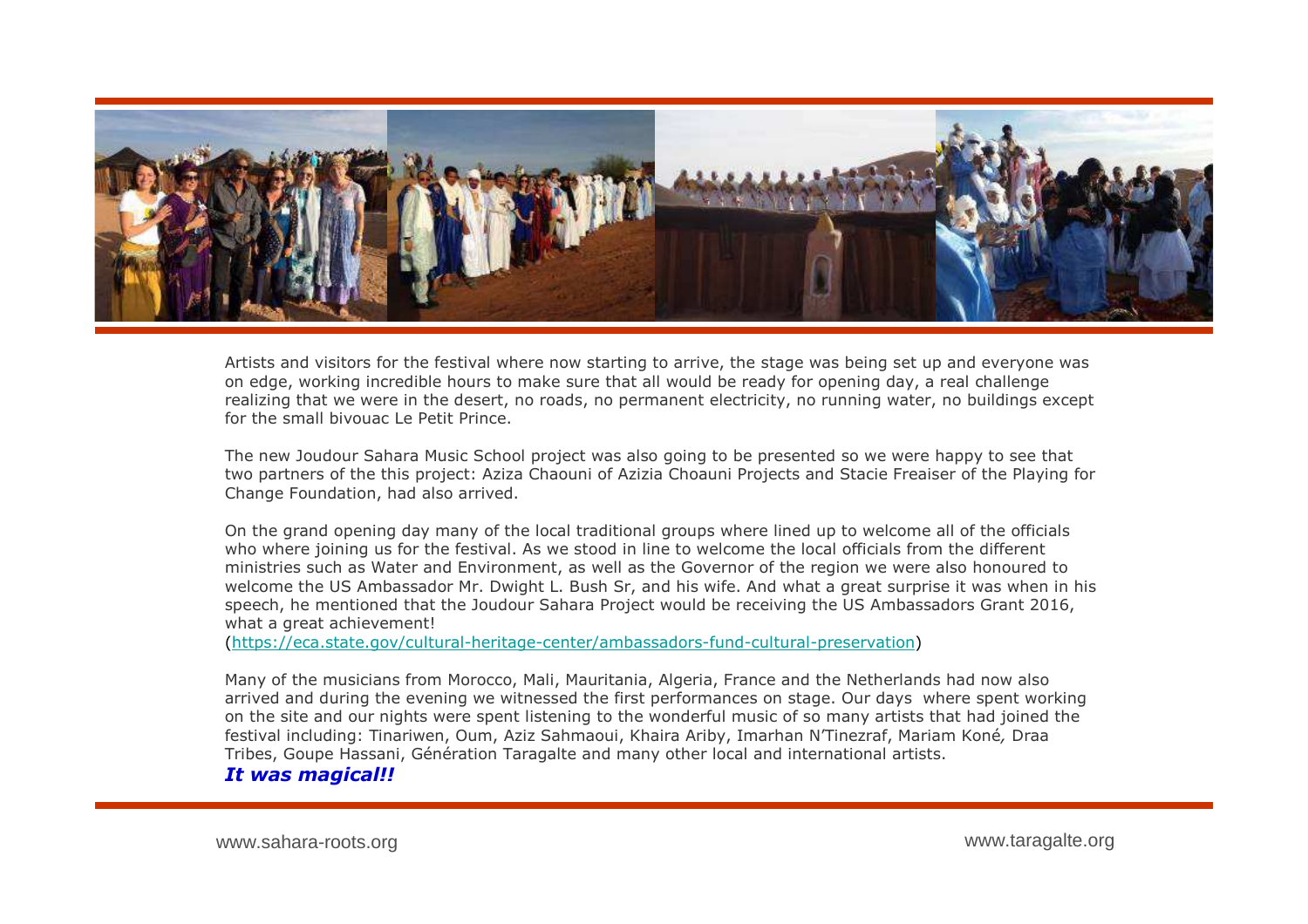

The biggest challenge for us was to make sure there would be water available for planting. There was no waterwell on this site and so we wanted to fill a plastic water tank that had been carried through the desert to the site by donkey!

Once again Habib, his nephew and his friend Mohamed came to the rescue as they laid out a huge hose from the neighbours water well to "our" piece of land. Although the water hose could not fill the tank, there were big<br>holes in the ground from which rammed-earth bricks had been made to use for a wall around, the site. Worried holes in the ground from which rammed-earth bricks had been made to use for a wall around the site. Worried that the water would sink straight into the ground when put in these holes Mohamed assured us that this wouldn't happen: the ground was hardened by years of drought! He was right: the next day the hole still contained water.



www.taragalte.org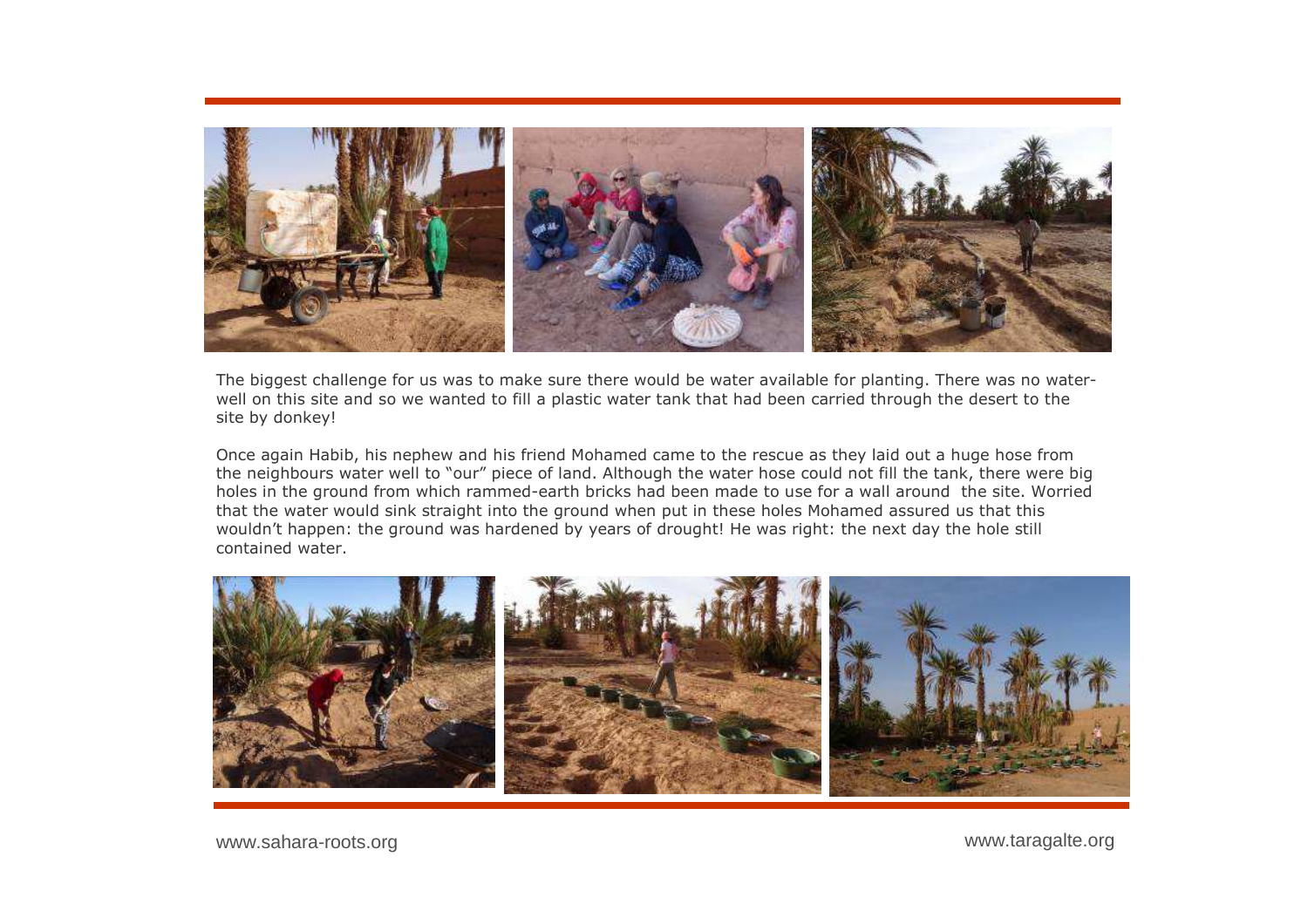



Once everything had been prepared on the "Green Gateway to the Sahara"planting site, including the 50 waterboxx's with their trees, Aziza Chaouni<br>invited artists and visitors alike to join us for our planting ceremony invited artists and visitors alike to join us for our planting ceremony.

And so it was that we planted 70 trees of all kinds, including olive, jacaranda, pomegranate, palm-trees and tamarisk as well as shrubs such as lavender and rosemary, together with all present. Many visitors where interested to hear how the Groasis Waterboxx system works, and why we<br>had dug wadi's (trenches) in which to plant, and why we had so many had dug wadi's (trenches) in which to plant, and why we had so many different tree types during this planting session. We also planted alfalfa, onions and garlic which will help rejuvenate the soil. As the sun was setting, there was a golden glow over the site and we realized that:

**"***Miracles really do happen"!*

www.sahara-roots.org